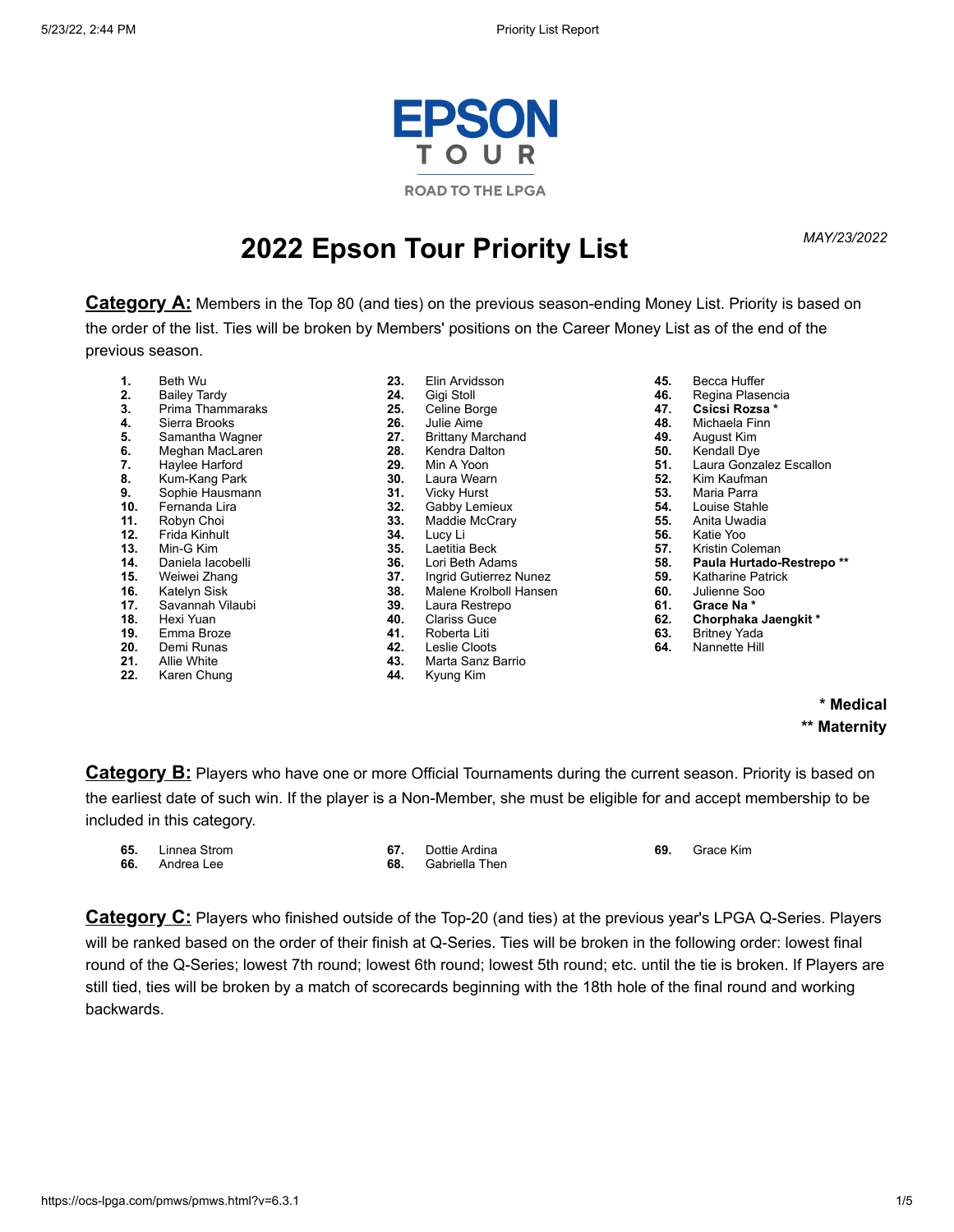#### 5/23/22, 2:44 PM Priority List Report

| 70. | Agathe Laisne          | 90.  | <b>Tristyn Nowlin</b> | 110. | <b>Tiffany Chan</b>  |
|-----|------------------------|------|-----------------------|------|----------------------|
| 71. | Sanna Nuutinen         | 91.  | Jing Yan              | 111. | Polly Mack (a)       |
| 72. | Alana Uriell           | 92.  | Milagros Chaves       | 112. | <b>Haley Moore</b>   |
| 73. | Gemma Dryburgh         | 93.  | Lindy Duncan          | 113. | Esther Lee           |
| 74. | Olivia Cowan           | 94.  | Kristen Gillman       | 114. | Dani Holmqvist       |
| 75. | Lauren Hartlage        | 95.  | Youngin Chun*         | 115. | Maddi Caldwell-Young |
| 76. | <b>Brooke Matthews</b> | 96.  | Pavarisa Yoktuan      | 116. | Sarah Burnham        |
| 77. | Yu-Sang Hou            | 97.  | Anne van Dam          | 117. | Louise Ridderstrom   |
| 78. | Liz Nagel              | 98.  | Ching Huang           | 118. | AJ Newell *          |
| 79. | Kaitlyn Papp           | 99.  | Kiira Riihijarvi      | 119. | Luna Sobron Galmes   |
| 80. | Maddie Szeryk          | 100. | Beatrice Wallin (a)   | 120. | Jaclyn Lee           |
| 81. | Caroline Inglis        | 101. | Sydnee Michaels       | 121. | Brianna Do           |
| 82. | Linn Grant             | 102. | Selena Costabile      | 122. | Nuria Iturrioz       |
| 83. | Nicole Broch Estrup    | 103. | Alena Sharp           | 123. | Teresa Toscano       |
| 84. | Gina Kim               | 104. | Karen Fredgaard       | 124. | Hyo Joon Jang        |
| 85. | Mariah Stackhouse      | 105. | Klara Spilkova        | 125. | Ssu-Chia Cheng       |
| 86. | Jessica Peng           | 106. | Sofia Garcia          | 126. | Alyaa Abdulghany     |
| 87. | Sarah Jane Smith       | 107. | Kim Metraux           | 127. | Sarah White          |
| 88. | Karis Davidson         | 108. | Alejandra Llaneza     | 128. | Virginia Elena Carta |
| 89. | Kristy McPherson       | 109. | Mi Hyang Lee          | 129. | Min Seo Kwak         |
|     |                        |      |                       |      |                      |

### **\* Medical**

**Category D:** Players at Stage II of the previous year's LPGA Qualifying Tournament who advance to LPGA Q-Series, but either do not compete in or do not complete Q-Series. Players will be ranked based on the order of their finish at Stage II. Ties will be broken in the following order: lowest final round; lowest 3rd round; lowest 2nd round; lowest 1st round; match of score cards beginning with the 18th hole of the final round and working backwards.

**130.** Xiaowen Yin

**131.** Alexa Pano

**Category E:** Members in the Top 80 of the current year's Money List after the First Reshuffle Tournament with priority based on the order of the list. For the remaining Official Tournaments of the year, Members in the Top 80 on the current year's Money List after the Second Reshuffle Tournament. Priority is based on the order of the list. Ties are broken by the Members' positions on the current year's Priority List as of the commitment deadline for each respective reshuffle tournament.

- **132.** Yan Liu
- **133.** Daniela Darquea
- **134.** Natalie Srinivasan
- **135.** Amelia Garvey
- **136.** Hira Naveed
- **137.** Jillian Hollis
- **138.** Maria Fernanda Torres
- **139.** Nishtha Madan
- **140.** Jessica Porvasnik
- **141.** Jaravee Boonchant
- **142.** Gabriela Ruffels
- **143.** Katherine Smith
- **144.** Kathleen Scavo
- **145.** Ana Paula Valdes
- **146.** Yue Ren
- **147.** Lauren Cox
- **148.** Emilee Hoffman
- **149.** Kennedy Swann

**Category F:** LPGA Tour members on the current-year's LPGA Priority List. Priority determined in the following order (maximum of 12 players): - On a week when both Tours play, priority will be given to LPGA Tour Members based on their position on the current year's LPGA Priority List as of the commitment deadline. An LPGA Tour Member may only play in the Official Tournament through this category if she is not eligible to gain entry into the LPGA field; unless she is playing a test event per the LPGA Medical Extension Policy. - On an off-week for the LPGA, priority will be given to LPGA Tour Members based on their position on the current year's LPGA Priority List beginning with the 61st player on the list and working downward.

| <b>150.</b> Celine Herbin | <b>153.</b> Silvia Cavalleri           | <b>156.</b> Lee Lopez |
|---------------------------|----------------------------------------|-----------------------|
| <b>151.</b> Haru Nomura   | <b>154.</b> Amelia Lewis               |                       |
| <b>152.</b> Kris Tamulis  | <b>155.</b> Pannarat Thanapolboonyaras |                       |

**Category G:** After the First Reshuffle Tournament, Members in Categories H through N who have earned official money will be re-seeded into Category G. Members placed into Category G will be ranked in the order of their position on the current year's Official Money List through the First Reshuffle Tournament. Members will remain in this category until the next reshuffle. After the Second Reshuffle Tournament, Members in Categories G, and H through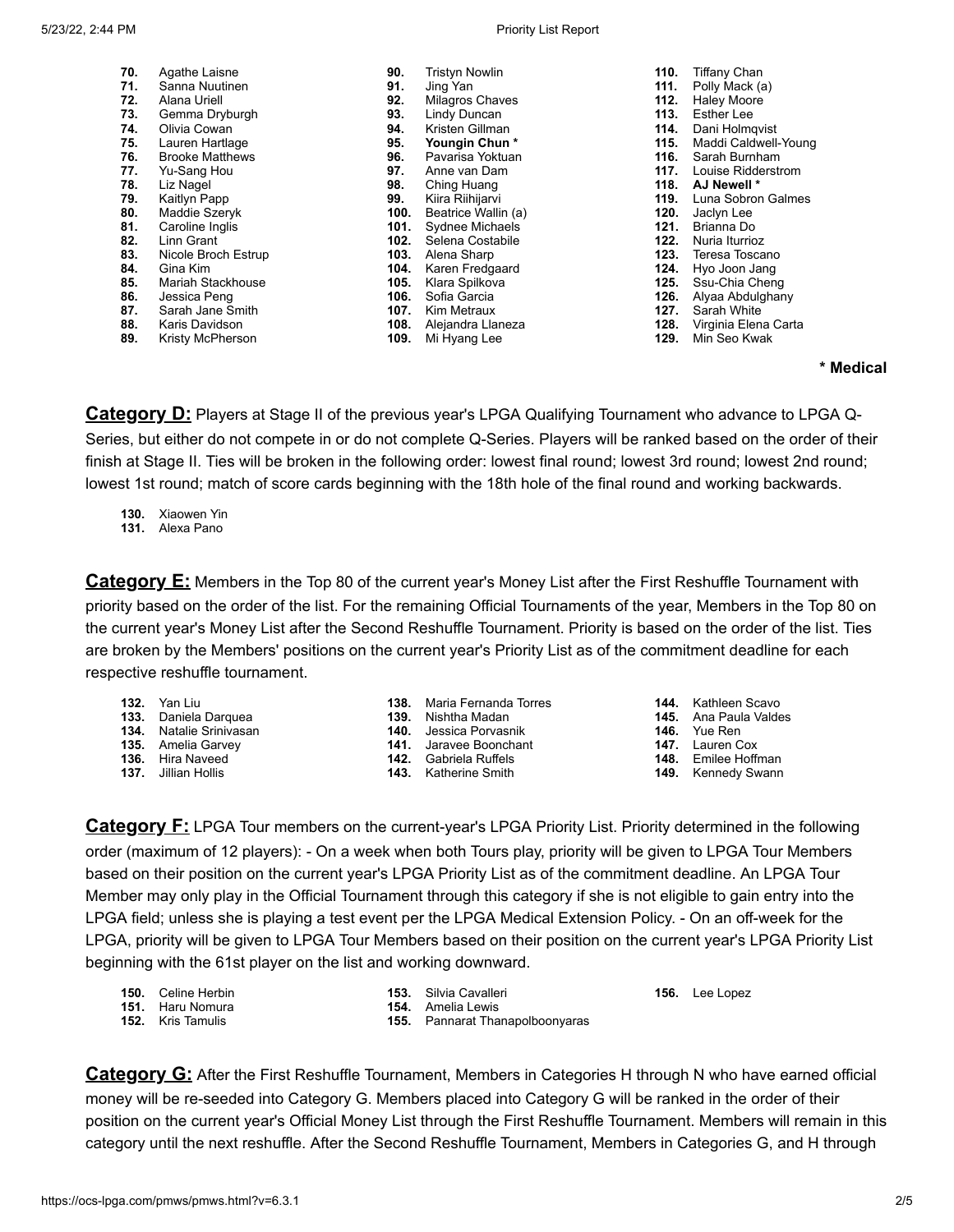N, who have earned official money will be re-seeded into Category G. Members placed into Category G will be ranked in the order of their position on the current year's Official Money List through the Second Reshuffle Tournament. Members will remain in this category for the remainder of the calendar year. For all reshuffles, ties are broken by the Members' positions on the current year's Priority List as of the commitment deadline for each respective reshuffle tournament.

- **157.** Maja Stark
- **158.** Lisa Pettersson
- **159.** Brynn Walker
- **160.** Soo Jin Lee **161.** Rachel Stous
- 
- **162.** Siyun Liu
- **163.** Greta Isabella Voelker
- **164.** Amy Lee **165.** Michelle Piyapattra
- 
- **166.** Lindsey McCurdy
- **167.** Riley Rennell
- **168.** Moeka Nishihata
- **169.** Binny Lee
- **170.** Brittany Fan
	- **171.** Maria Fernanda Escauriza
- **172.** Ho-yu An
- **173.** Alazne Urizar Zapata
	- **174.** Rebecca Lee-Bentham
- **175.** Dorsey Addicks **176. Karah Sanford \***
- 
- **177.** Karen Kim
- 
- **178.** Kaitlin Milligan
- **179.** Pauline Del Rosario
- **180.** Pinyada Kuvanun
- **181.** Alisa Rodriguez
- **182.** Kenzie Wright
- **183.** Karolina Vlckova
- **184.** Xiaolin Tian
- **185.** Sherman Santiwiwatthanaphong
- **186.** Kelly Whaley<br>**187.** Kaley In
- **187.** Kaley In **188.** Jessica Welch
- **189.** Pilar Echeverria

#### **\* Medical**

**Category H:** Previous year's LPGA Tour members without current year LPGA membership status; and previous year's LPGA Tour members who were unable to compete at or complete the previous year's LPGA Qualifying Tournament for medical reasons and/or exceptional circumstances of an unavoidable nature, as approved and determined solely by the LPGA. Players will be ranked in the order of their position on previous year's LPGA Priority List as of January 1 of the previous year.

- **190.** Mind Muangkhumsakul
- **191.** Yui Kawamoto
- **192.** Suzuka Yamaguchi
- **193.** Maia Schechter **194.** Yujeong Son **195. Olafia Kristinsdottir \*\***
- **196.** Jenny Haglund

#### **\*\* Maternity**

**Category I:** Players finishing in the Top 80 (and ties) at Stage II of the previous year's LPGA Qualifying Tournament, who do not advance to Q-Series. Players will be ranked based on the order of their finish at Stage II. Ties will be broken in the following order: lowest final round; lowest 3rd round; lowest 2nd round; lowest 1st round; match of score cards beginning with the 18th hole of the final round and working backwards.

| <b>197.</b> Valentina Haupt  | <b>200.</b> Kultida Pramphun | <b>203.</b> Kylie Henry   |
|------------------------------|------------------------------|---------------------------|
| <b>198.</b> Auston Kim $(a)$ | <b>201.</b> Paz Marfa Sans   | <b>204.</b> Tiia Koivisto |
| <b>199.</b> Alice Hewson     | <b>202.</b> Lakareber Abe    |                           |

**Category J:** Members finishing Nos. 81-100 (and ties) on the previous season-ending Money List. Priority is based on the order of the list. Ties will be broken by Members' positions on the Career Money List as of the end of the previous season.

**206.** Karoline Stormo **207.** Sarah Hoffman

**Category K:** Remaining players who complete 72 holes at Stage II of the previous year's LPGA Qualifying Tournament (i.e., players not included in Category I above). Players will be ranked based on the order of their finish at Stage II. Ties will be broken in the following order: lowest final round; lowest 3rd round; lowest 2nd round; lowest 1st round; match of score cards beginning with the 18th hole of the final round and working backwards.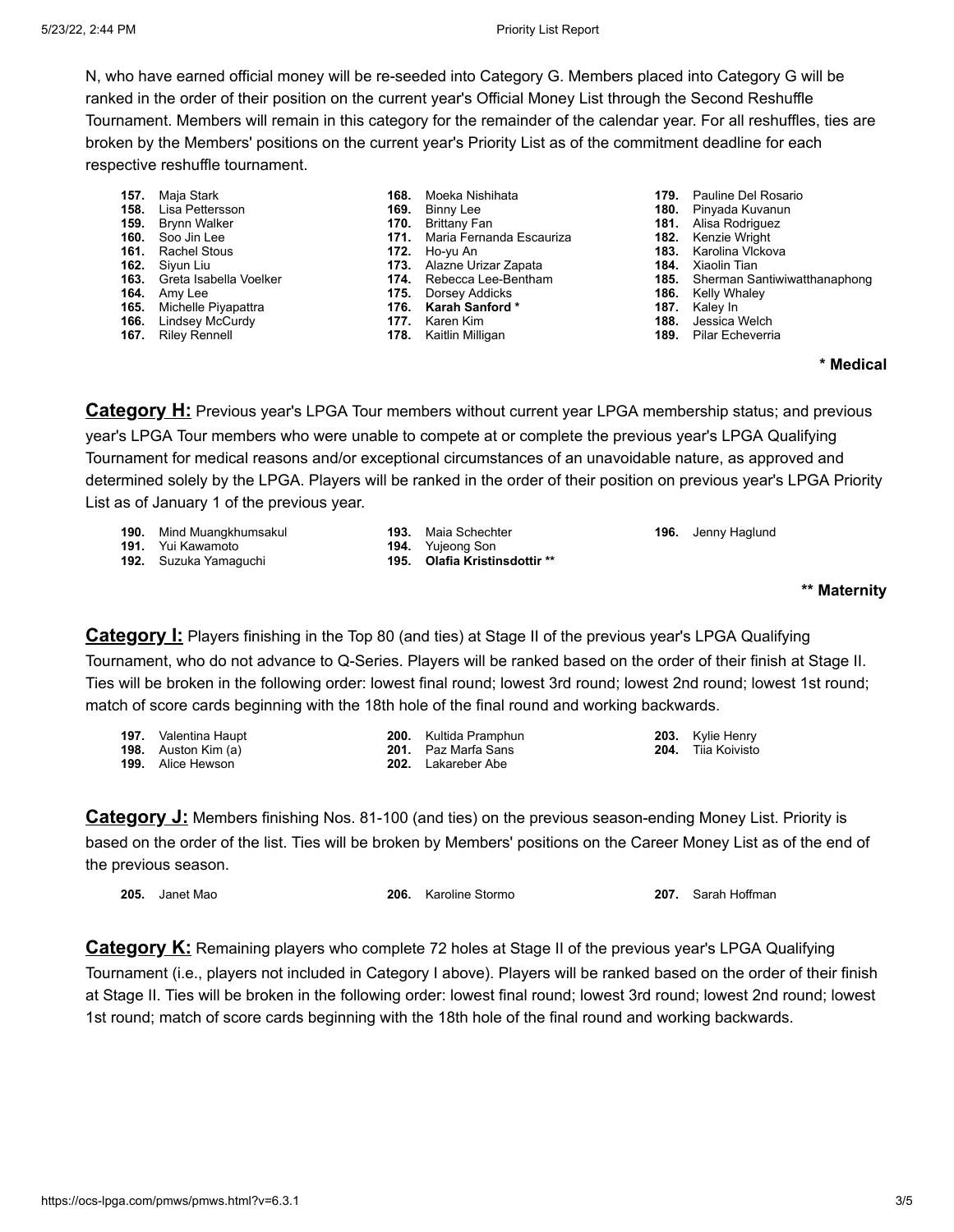| 229. | Molly Skapik              |
|------|---------------------------|
| 230. | Chanoknan Angurasaranee   |
| 231. | <b>Elodie Chapelet</b>    |
| 232. | <b>Breanne Jones</b>      |
|      | 233. Taylor Ledwein (a)   |
|      | 234. Linda Henriksson **  |
|      | 235. Cindy Ha             |
|      | 236. Jacquelyn Eleey      |
|      | 237. Alexis Belton        |
|      | 238. Naomi Ko             |
|      | 239. Stephanie Na         |
|      | 240. Anna Appert Lund     |
|      | 241. Annika Clark         |
|      | 242. Lucia Polo           |
|      | 243. Chih-Min Chen        |
| 244. | Ashley Tait-Wengert **    |
| 245. | Gabrielle Shipley         |
| 246. | Brigitte Thibault (a)     |
|      | 247. Yoonmin Han          |
|      | 248. Lizzie Prior         |
|      | <b>249.</b> Pun Chanachai |
|      |                           |

| 250.<br>251.<br>252.<br>253.<br>254.<br>255.<br>256.<br>257.<br>258.<br>259.<br>260.<br>261.<br>262.<br>263.<br>264. | Shasta Averyhardt<br>Maggie Ashmore<br>Sara Kjellker<br>Caroline Hwang<br>Emily Mahar (a)<br>Emma Thorngren<br>Mohan Du<br>Leonie Harm<br>Ginger Howard<br>Nicole Autrique<br>Elise Bradley<br>Sarah Joy Shipley<br>Luciane Lee **<br>Olivia Mehaffey<br>Maria Balcazar |
|----------------------------------------------------------------------------------------------------------------------|-------------------------------------------------------------------------------------------------------------------------------------------------------------------------------------------------------------------------------------------------------------------------|
|                                                                                                                      |                                                                                                                                                                                                                                                                         |
| 265.<br>266.                                                                                                         | Mia Landegren<br>Anna Redding                                                                                                                                                                                                                                           |
| 267.                                                                                                                 | Abby Herrmann                                                                                                                                                                                                                                                           |
| 268.                                                                                                                 | Amanda Hollandsworth                                                                                                                                                                                                                                                    |
| 269.                                                                                                                 | Cara Gorlei                                                                                                                                                                                                                                                             |

**\* Medical \*\* Maternity**

**Category L:** Members finishing Nos. 101-125 (and ties) on the previous season-ending Money List. Priority is based on the order of the list. Ties will be broken by Members' positions on the Career Money List as of the end of the previous season.

| 270. Taylor Totland | 272. Ji Eun Baik | 274. Sierra Sims |
|---------------------|------------------|------------------|
| 271. Moa Folke      | 273. Harang Lee  |                  |

**Category M:** Players at Stage I of the previous year's LPGA Qualifying Tournament who advance to Stage II, but either do not compete in or do not complete Stage II. Players will be ranked based on the order of their finish at Stage I. Ties will be broken in the following order: lowest final round; lowest 3rd round; lowest 2nd round; lowest 1st round; match of score cards beginning with the 18th hole of the final round and working backwards.

**275.** Huize Lian

**Category N:** Players who complete 54 holes at Stage I of the previous year's LPGA Qualifying Tournament, but do not advance to Stage II. Players will be ranked based on the order of their finish at Stage I. Ties will be broken in the following order: lowest final round; lowest 3rd round; lowest 2nd round; lowest 1st round; match of score cards beginning with the 18th hole of the final round and working backwards.

| 276. | Stephanie Bunque             |
|------|------------------------------|
| 277. | Jamie Huo                    |
|      | 278. Julie Houston           |
| 279. | Sandra Angulo Minarro        |
| 280. | Megan Osland                 |
| 281. | Munchin Keh                  |
|      | 282. Destiny Lawson          |
|      | 283. Suzie Lee               |
| 284. | Emily Penttila               |
| 285. | Shinnaphatcha Phuchanbanchob |
| 286. | Nicole Budnik                |
|      | 287. Paige Crawford          |
| 288. | Hannah Arnold                |
|      | 289. Noemie Pare             |
|      | 290. Panitta Yusabai         |
| 291. | <b>Ashely Shim</b>           |
| 292. | Tara Finigan                 |
|      | 293. Hee Ying Loy            |
|      | 294. Bi Shin                 |
| 295. | Mim Sangkapong               |
|      | 296. Christina Foster        |
|      | 297. Camila Serrano          |
|      | 298. Teresa Diez Moliner (a) |

| 355. | Sarah Rhee              |
|------|-------------------------|
| 356. | Paola Pavon             |
| 357. | Eunice Yi               |
| 358. | Jasmine Cabajar         |
| 359. | Chelsea Dantonio        |
| 360. | Yudika Rodriguez        |
| 361. | Marion Debove (a)       |
| 362. | Julie Ju                |
| 363. | Wenyung Keh             |
| 364. | Allie Knight            |
| 365. | Katelyn Wright          |
| 366. | Olivia Benzin           |
| 367. | Kotowa Hato             |
| 368. | Kristin Chung           |
| 369. | Valerie Tanguay         |
| 370. | <b>Madison Frerking</b> |
| 371. | Saaniya Sharma          |
| 372. | Carolin Chang           |
| 373. | Lizzie Win              |
| 374. | Mikayla Fitzpatrick     |
| 375. | Kaeli Jones             |
| 376. | Katherine Muzi (a)      |
| 377. | Luiza Altmann           |
|      |                         |

| 434. | Hannah Gregg           |
|------|------------------------|
| 435. | Katrina Prendergast    |
| 436. | Victoria Zheng (a)     |
| 437. | <b>Marion Duvernay</b> |
| 438. | Betsy Kelly            |
| 439. | Natalie Vivaldi        |
| 440. | Madison Corley (a)     |
| 441. | Shweta Mansingh        |
|      |                        |
| 442. | <b>Holly Clyburn</b>   |
| 443. | Cristina Picariello    |
| 444. | Lauren Tibbets         |
| 445. | Angela Aung            |
| 446. | Tzu-Chi Lin            |
| 447. | Natsumi Nakanishi      |
| 448. | Gyuri Sim              |
| 449. | Kendall Allen          |
| 450. | Andriel Aimua          |
| 451. | Haley Sturgeon         |
| 452. | <b>Taylor Howerton</b> |
| 453. | Clara Young            |
| 454. | Emily Laskin           |
|      |                        |
| 455. | Anna Lesher            |
| 456. | Michele Chun           |